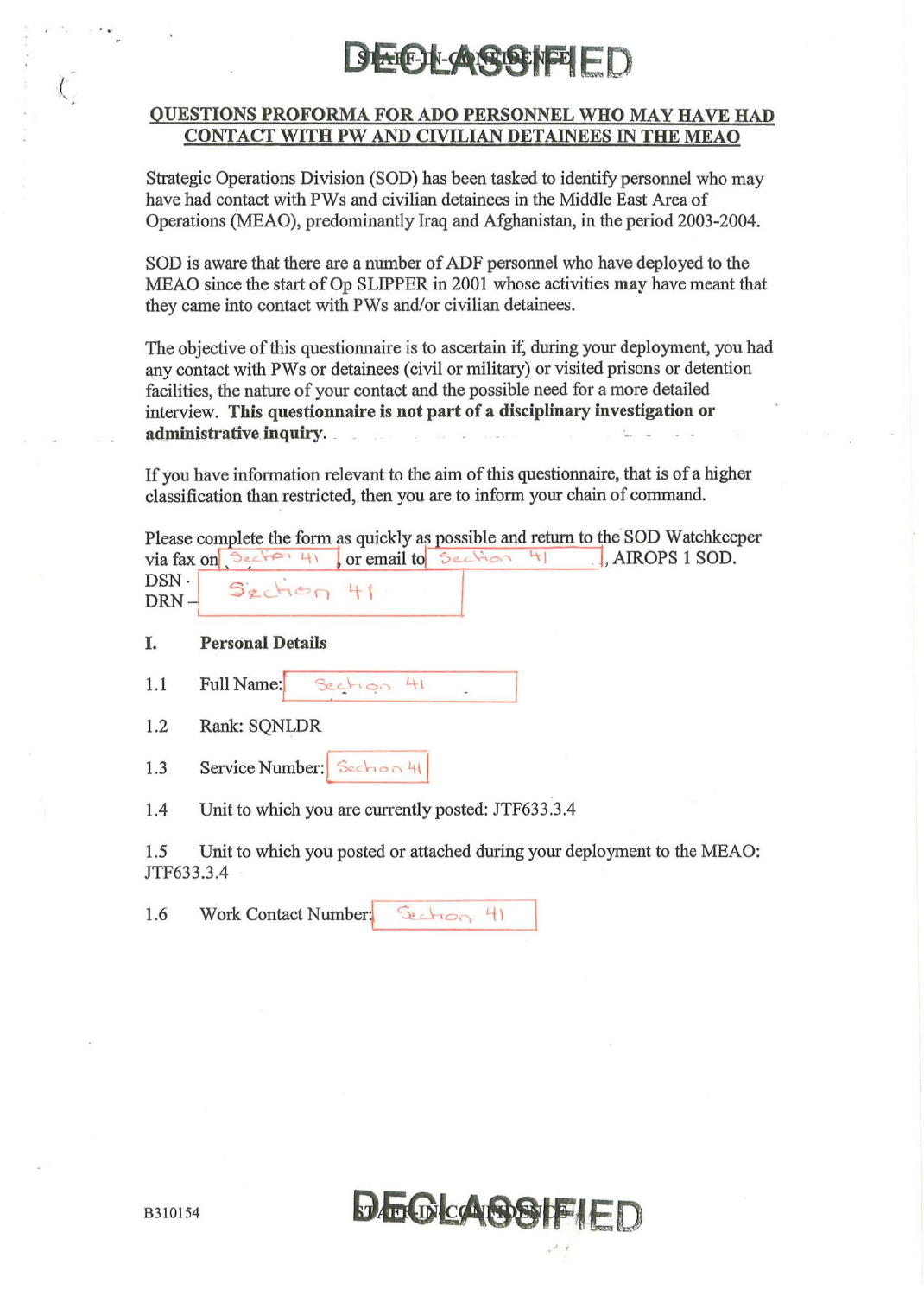#### n. Potential Contact with PW and civilian detainees.

2.1 During your deployment to the MEAO, did you:

 $\overline{I}$ 

- Have any contact with PWs or civilian detainees ? Yes, both.
- Stop any civilian persons who were later passed on to coalition security forces or Iraqi Police Services? No.
- Conduct/witness interviews/debriefs of detainees or PWs? Yes, witness interviews of PWs and security internees.
- **Escort/guard detainees or PWs ? No.**

 $NB - In this context, I take 'contact' to mean personal / verbal interaction or close$ proximity (eg. being in the same room). During below (and previously) mentioned visits to detention centres, I visually laid eyes on detainees (they were behind wire fences) but in had no interaction with them.

2.2 If so, what was the nature of your contact with these personnel ?

I am an embedded legal officer in the office of the Staff Judge Advocate at MNC-I. For approximately 6 weeks between late January to Mid March 2004, I acted as a CJTF-7 liaison with the ICRC. This involved, in part, co-ordinating ICRC inspections of detention facilities where civilian internees and PWs were being held by Coalition forces. My only contact with detainees occurred on 10 Mar 04 when I accompanied a US JAG to Camp Cropper when she provided approximately 40 of the High Value Detainees with written notification of their legal status as either PWs or security internees.

2.3 Who were you with? (If ADO members please provide names)

A US Army JAG (CJTF-7 OSJA, Chief of detention operations) and a US civilian interpreter.

#### HI Detention Centres

- 3.1 Did you visit any coalition PW or detainee detention centres, holding facilities prisons or interrogation cells? Yes.
- 3.2 When and where (dates and locations including the name of the facility or town - the month will suffice if specific dates are not known) ?
	- A. Baghdad Central Confinement Facility (BCCF aka "Abu Ghuraib") on 3-4 Feb 04 - I was tasked to search through files in order to answer a Spanish Government RFI concerning detainees suspected of the murder of 8 Spanish Intelligence Officers on 28 Nov 03.
	- B. MNB-N Temporary Detention Facility I accompanied the III Corps Inspector-General as an OSJA representative during his inspection of MNB-N detention facilities. I visited the Brigade facility at Mosul Airport and the 5/20th Battalion facility south of Mosul.

## DECEMBER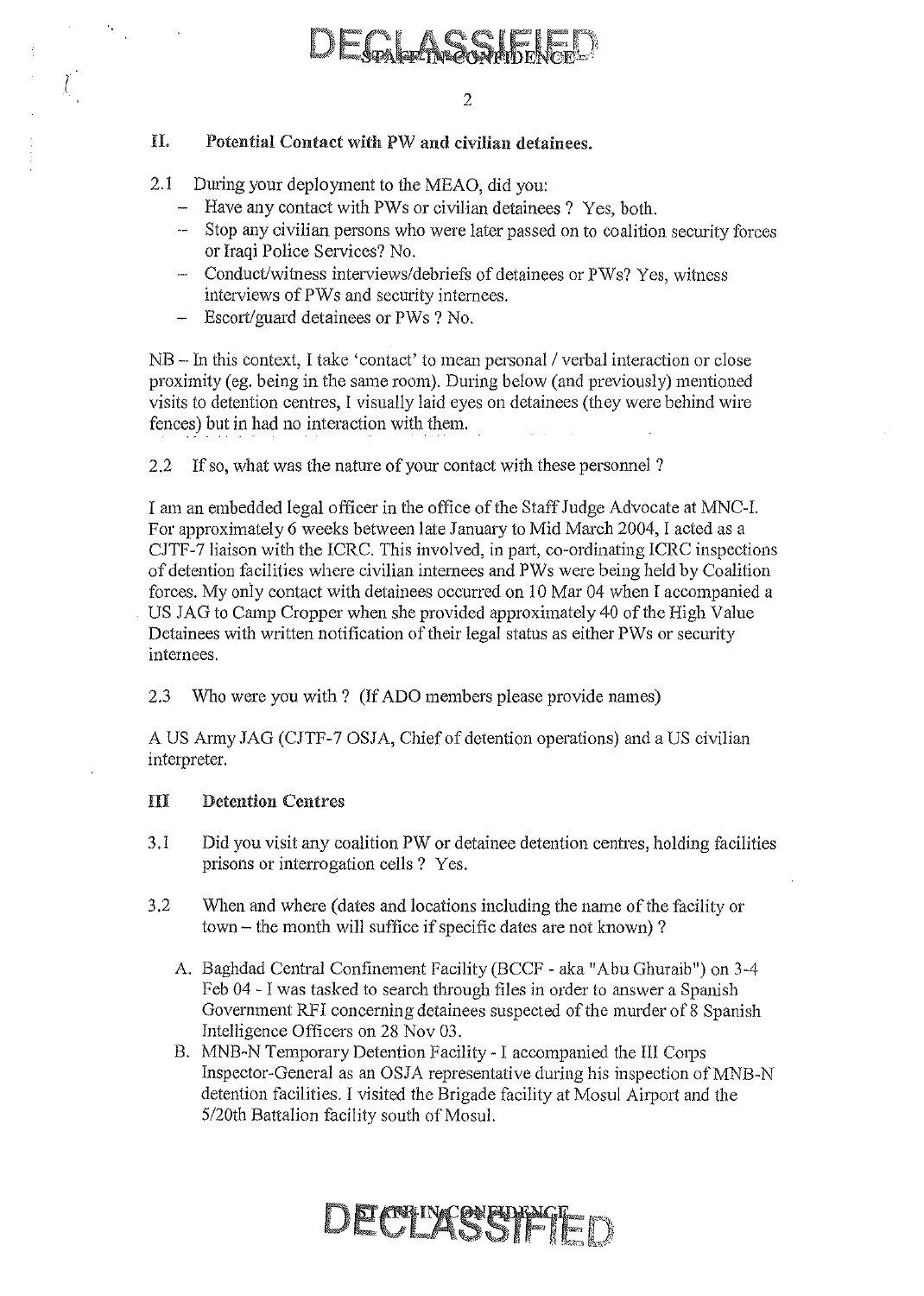### AE CELAGESTREEK

- C. BCCF on 4 Mar 04 I visited BCCF to coordinate for an ICRC inspection of the facility.
- D. Camp Cropper / HVD Facility at BIAP on 7 Mar 04 I attended a camp orientation brief to the ICRC prior to their inspection.
- E. Camp Cropper / HVD Facility on 9 Mar 04 I attended a meeting (with OSJA Detention OPS JAG) with the ICRC.
- F. Camp Cropper HVD Facility on 10 Mar 04 I sat in on the 'out brief in which the ICRC provided a verbal, interim report concerning their inspection over the previous days.
- 3.3 What was the nature of the visit? See above.
- 3.4 Who were you with? (If ADF members please provide names)

NB - In this context, I take this to be referring to those who I was travelling with.

- A. Solo trip. I worked in the JAG office at BCCF.
- B. III Corps Inspector General & his assistant, US Medical officer, US MP officer & a US Chaplain.
- C.  $\Box$  Section 1 CJTF-7 OSJA DSJA(OPS), 2 x CJTF-7 C5 US MAJs, and numerous SECDET personnel who drove us in ASLAVs to BCCF.
- D. Solo trip. I met with the MPs at Camp Cropper and, later, ICRC representatives.
- E. Travelled to Camp Cropper with OSJA Detention OPS JAG and met with ICRC representatives.
- F. Travelled to Camp Cropper with OSJA Detention OPS JAG and received 'outbrief' from ICRC representatives in the company of Camp Cropper US MPs and US ISG personnel.

#### IV Other Information

I

- 4.1 Were you privy to any official comment or authoritative discussion relating to the mistreatment ofPWs or detainees? Yes
- 4.2 If so, in what circumstances, where and when? (the month will suffice if specific dates are not known)

#### **General Outline of ICRC Duties**

My primary duty in MNC-I OSJA is Coalition Operations. However, I inherited a 'secondary duty' from my predecessor generally described as 'ICRC Liaison". This job involved the following:

- ., acting as a Point of Contact (or 'maiIbox') for ICRC requests for information or correspondence; and
- facilitating ICRC inspections of CJTF-7 Detention Centres in Iraq.

While interesting, it was apparent that there was duplication of effort and overlap with the Detention Operations JAG. By about mid March 2004, this overlap became so stark that I handed over the ICRC liaison duties to the Detention OPS JAG. This allowed me to concentrate more on my Coalition OPS duties.

**DECEASSIPED**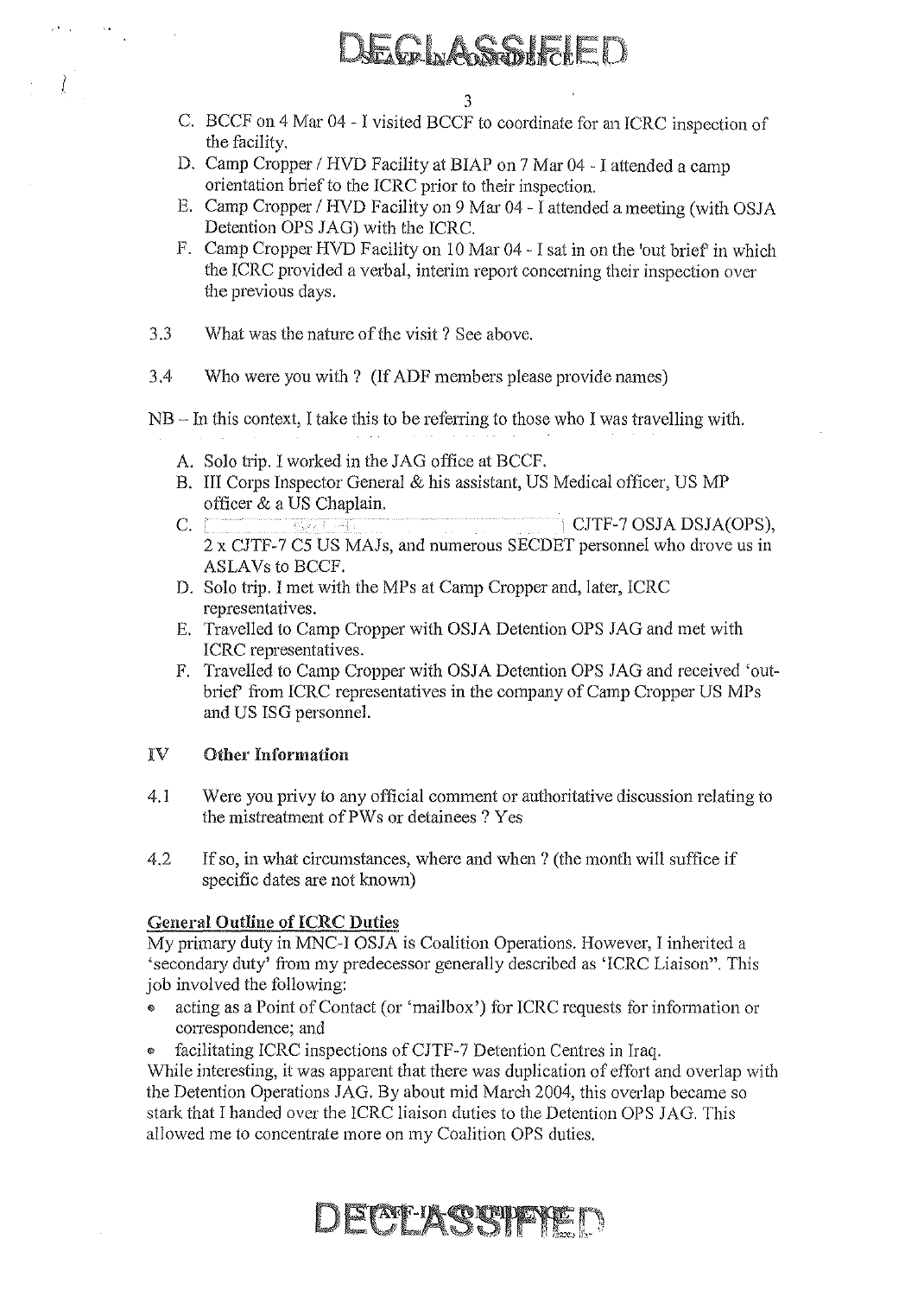### DECLASSIFIED

A. Until 22 May 04, the workspace in which many OJSA personnel worked was small and cramped. I worked in close proximity to US JAGs and, from time to time, matters would be discussed in my presence but not directed to my attention (usually because it involved a US-only issue). The MNC-I SJA,  $\beta \epsilon_c$ <sup>3</sup>  $\frac{1}{2}$  , is responsible for coordinating the prosecution of the suspects involved in the alleged abuses at BCCF. From approximately mid March, I overheard bits and pieces concerning the nature of the allegations that were being vigourously investigated and prosecuted by the OSJA Criminal Law team.

B. I attended a meeting with ICRC representatives 1 Mar 04 at Camp Victory. Those present included the CJTF-7 JAG officers and  $\sqrt{5e^{-1.4t}}$ This meeting was to address co-ordination for ICRC inspections and to provide feedback to the ICRC concerning the Feb 04 ICRC report to CJTF-7. My interest in this meeting was limited to the inspection co-ordination aspects but I was present for discussions concerning the February ICRC report. I am sure that I had not read the report prior to the meeting but generally understood that it was a compilation of ICRC detention complaints made since the war in Mar/Apr 04.

The ICRC representatives were told that criminal investigations were almost concluded into abuse allegations concerning Abu Ghuraib and that charges were expected to be proffered soon against US soldiers. Details of the abuse alleged were not discussed during this meeting.

C. I attended an ICRC meeting at CPA on 19 Mar 04 with an ICRC Representative.  $\begin{array}{|c|c|c|c|c|c|}\n\hline\n & & \text{and US officers were also present.} \\
\hline\n\end{array}$ ICRC made a complaint about PWs and detainees being required to wear prison-type jump suits when in detention. I was asked to pass on a complaint file from a Camp Cropper US MAJ concerning an internee who claimed that he was mistreated by US forces on his way to BCCF.

4.3 If so, what did you do and who, if anyone, did you report this to ?

I did not officially report the above matters to JTF633.

As far as the Abu Ghuraib allegations (Para 4.2 A & B above) are concerned, I had only heard of them only in general terms. I did not see the photos which were subsequently released in the media.

In respect of the matters raised in Para 4.2 C, I passed the information on to the OSJA Chief of Detention Operations (as requested) for further action.

I did not report these matters to JTF633 for the following reasons:

- In the case of the Abu Ghuraib allegations, they appeared to involve relatively straight-forward criminal acts;
- They involved only US military personnel;
- They were being properly investigated and prosecuted by US authorities;
- I either unintentionally overheard them in the office or (in the case of the ICRC meeting) they were matters of concern between US and ICRC representatives;
- Without the benefit of hindsight, they were not self-evidently of interest to Australia (particularly as they did not involve Australians).

### **DECT ASSPEN**